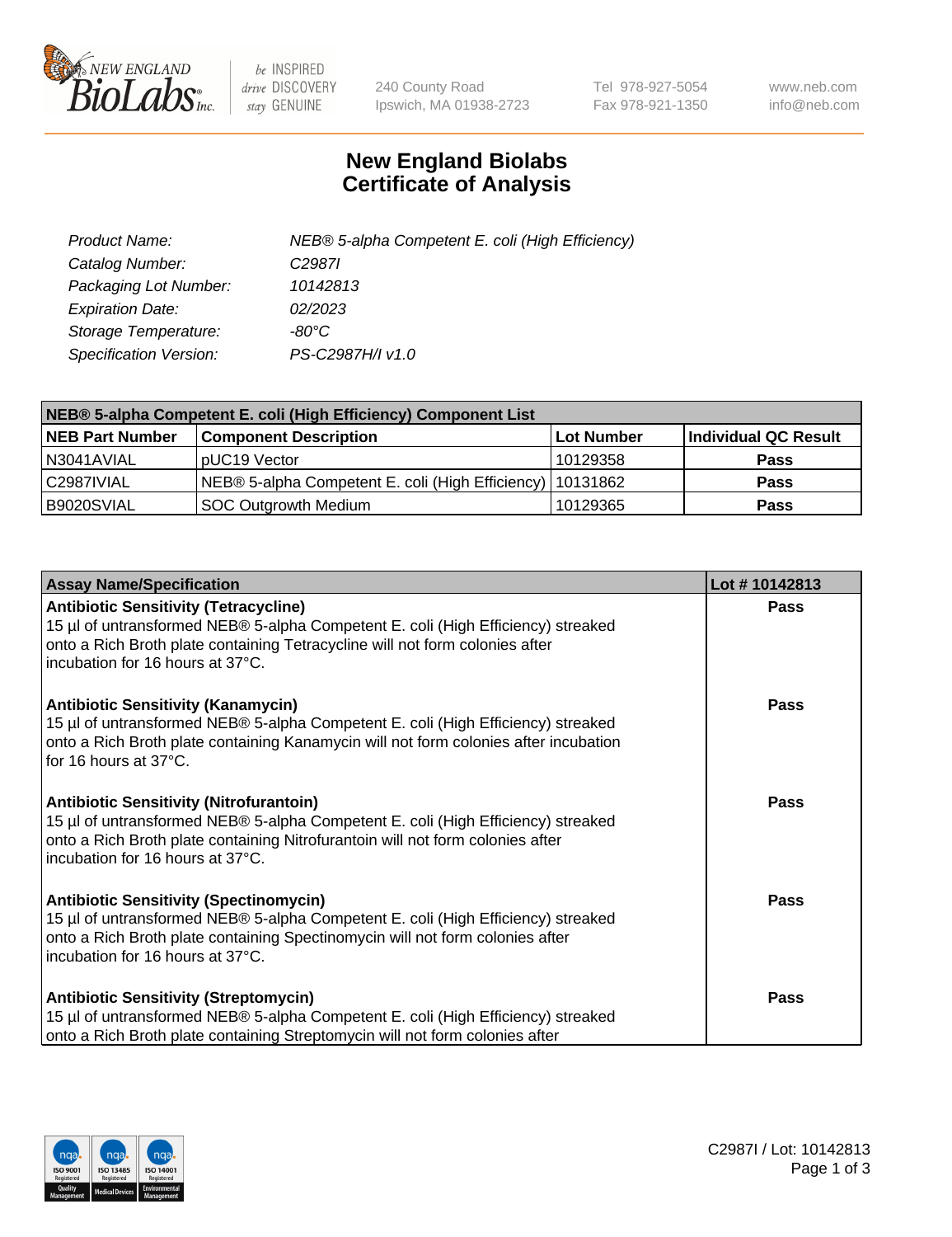

be INSPIRED drive DISCOVERY stay GENUINE

240 County Road Ipswich, MA 01938-2723 Tel 978-927-5054 Fax 978-921-1350

www.neb.com info@neb.com

| <b>Assay Name/Specification</b>                                                                                                                                                                                                                                                           | Lot #10142813 |
|-------------------------------------------------------------------------------------------------------------------------------------------------------------------------------------------------------------------------------------------------------------------------------------------|---------------|
| incubation for 16 hours at 37°C.                                                                                                                                                                                                                                                          |               |
| <b>Antibiotic Sensitivity (Ampicillin)</b><br>15 µl of untransformed NEB® 5-alpha Competent E. coli (High Efficiency) streaked<br>onto a Rich Broth plate containing Ampicillin will not form colonies after<br>incubation for 16 hours at 37°C.                                          | <b>Pass</b>   |
| <b>Antibiotic Sensitivity (Chloramphenicol)</b><br>15 µl of untransformed NEB® 5-alpha Competent E. coli (High Efficiency) streaked<br>onto a Rich Broth plate containing Chloramphenicol will not form colonies after<br>incubation for 16 hours at 37°C.                                | Pass          |
| <b>Antibiotic Sensitivity (Chloramphenicol)</b><br>15 µl of untransformed NEB® 5-alpha Competent E. coli (High Efficiency) streaked<br>onto a Rich Broth plate containing Chloramphenicol will not form colonies after<br>incubation for 16 hours at 37°C.                                | <b>Pass</b>   |
| <b>Transformation Efficiency</b><br>50 µl of NEB® 5-alpha Competent E. coli (High Efficiency) cells were transformed<br>with 100 pg of pUC19 DNA using the transformation protocol provided. Incubation<br>overnight on LB-Ampicillin plates at 37°C resulted in >1 x 10e9 cfu/ug of DNA. | Pass          |
| <b>Blue-White Screening (α-complementation, Competent Cells)</b><br>NEB® 5-alpha Competent E. coli (High Efficiency) were shown to be suitable for<br>blue/white screening by $\alpha$ -complementation of the $\beta$ -galactosidase gene using pUC19.                                   | <b>Pass</b>   |
| Phage Resistance ( $\phi$ 80)<br>15 µl of untransformed NEB® 5-alpha Competent E. coli (High Efficiency) streaked<br>onto a Rich Broth plate does not support plaque formation by phage $\phi$ 80 after<br>incubation for 16 hours at 37°C.                                               | <b>Pass</b>   |

This product has been tested and shown to be in compliance with all specifications.

One or more products referenced in this document may be covered by a 3rd-party trademark. Please visit <www.neb.com/trademarks>for additional information.